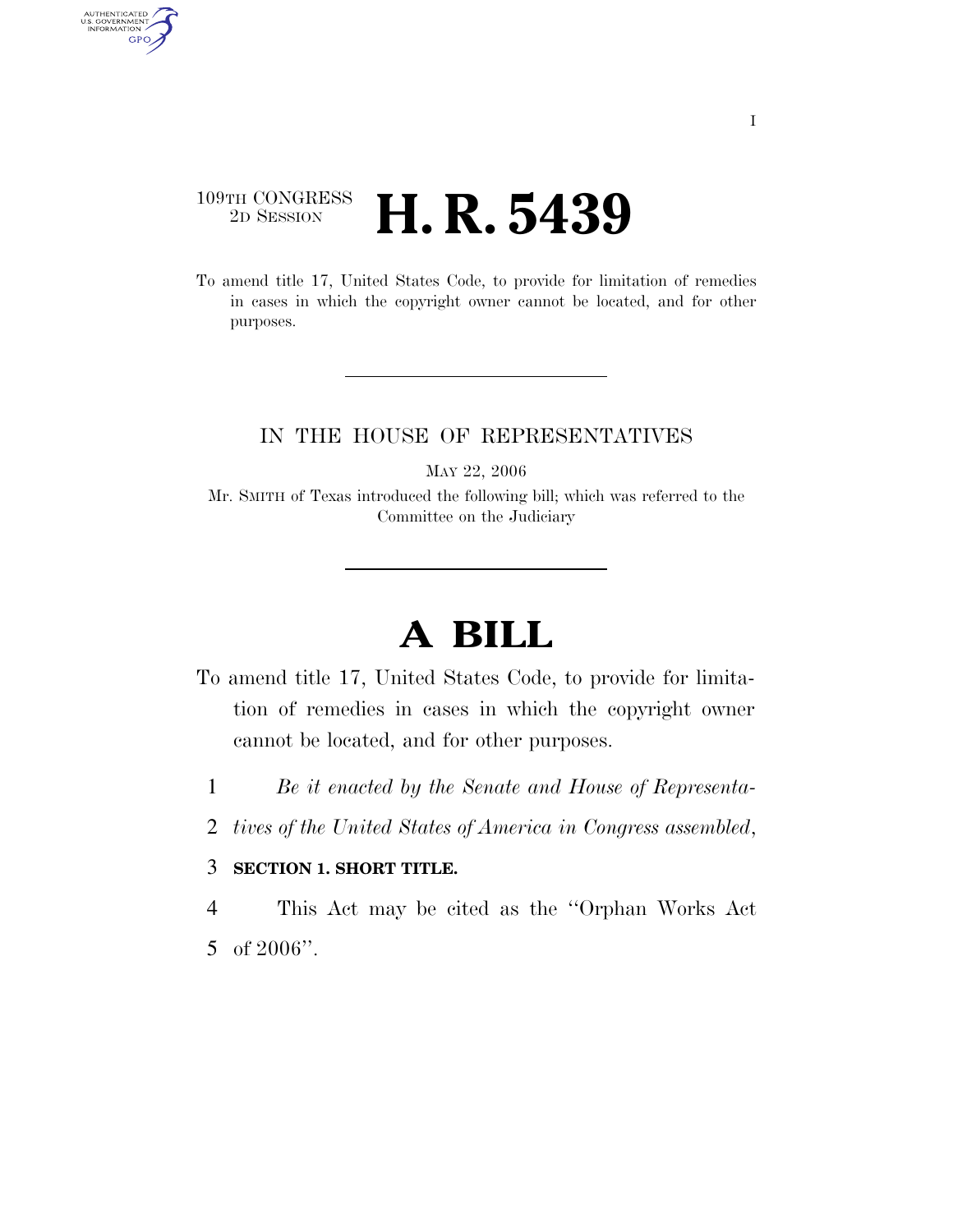## **SEC. 2. LIMITATION ON REMEDIES IN CASES INVOLVING ORPHAN WORKS.**

 (a) LIMITATION ON REMEDIES.—Chapter 5 of title 17, United States Code, is amended by adding at the end the following new section:

**''§ 514. Limitation on remedies in cases involving or-**

- **phan works**
- 8 "(a) LIMITATION ON REMEDIES.—

9 "(1) CONDITIONS.—Notwithstanding sections 502 through 505, in an action brought under this title for infringement of copyright in a work, the remedies for infringement shall be limited under subsection (b) if the infringer sustains the burden of proving, and the court finds, that—

 ''(A) before the infringing use of the work began, the infringer, a person acting on behalf of the infringer, or any person jointly and sev- erally liable with the infringer for the infringe-ment of the work—

 $\frac{1}{1}$  performed and documented a rea- sonably diligent search in good faith to lo- cate the owner of the infringed copyright; but

24  $\frac{1}{1}$  as unable to locate the owner; and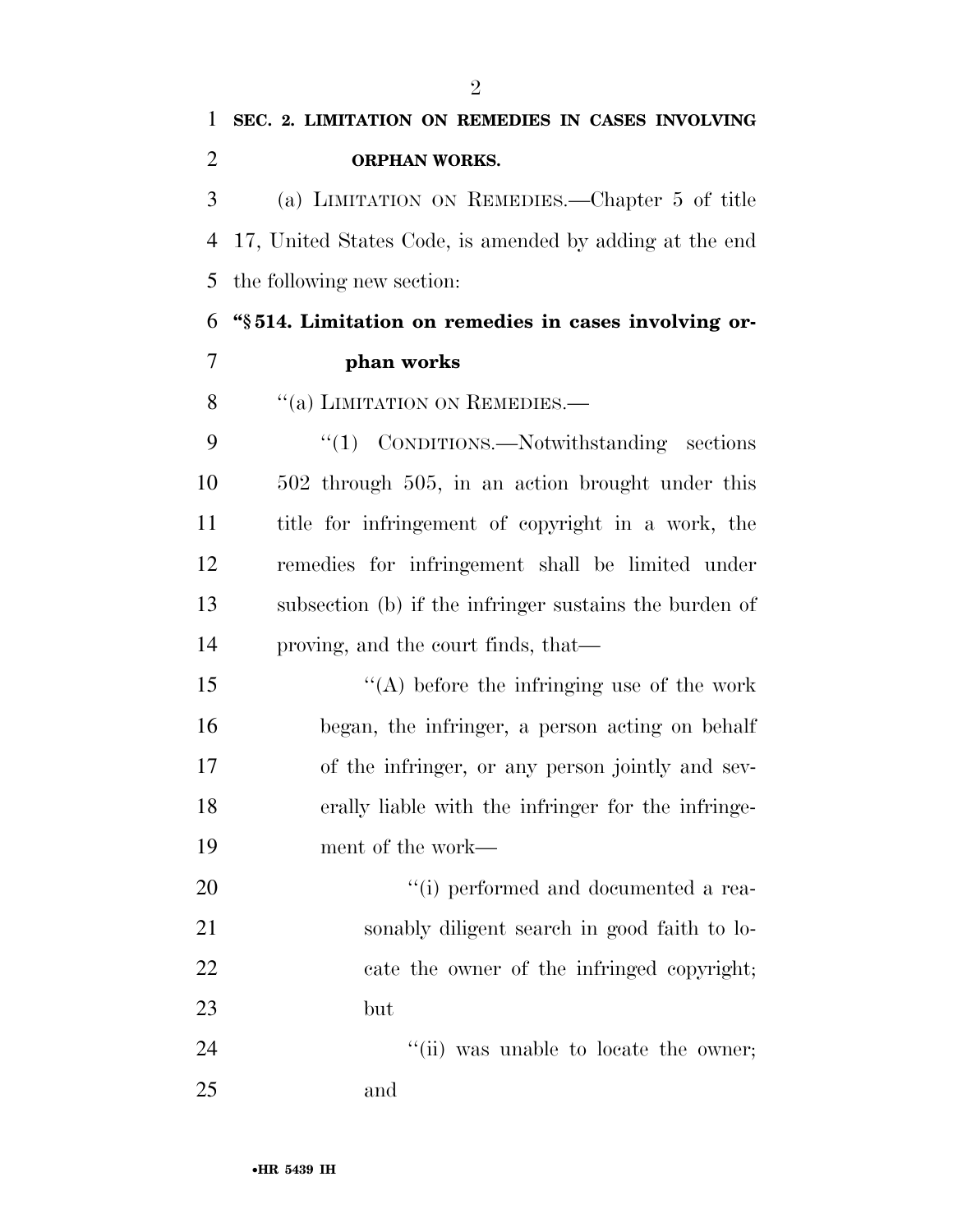| $\mathbf{1}$   | $\lq\lq (B)$ the infringing use of the work pro-   |
|----------------|----------------------------------------------------|
| $\overline{2}$ | vided attribution, in a manner reasonable under    |
| 3              | the circumstances, to the author and owner of      |
| $\overline{4}$ | the copyright, if known with a reasonable de-      |
| 5              | gree of certainty based on information obtained    |
| 6              | in performing the reasonably diligent search.      |
| 7              | (2)<br>DEFINITIONS; REQUIREMENTS<br><b>FOR</b>     |
| 8              | SEARCHES.                                          |
| 9              | "(A) OWNER OF INFRINGED COPYRIGHT.—                |
| 10             | For purposes of paragraph $(1)$ , the 'owner' of   |
| 11             | an infringed copyright in a work is the legal or   |
| 12             | beneficial owner of, or any party with authority   |
| 13             | to grant or license, an exclusive right under sec- |
| 14             | tion 106 applicable to the infringement.           |
| 15             | REQUIREMENTS FOR REASONABLY<br>``(B)               |
| 16             | DILIGENT SEARCH.— $(i)$ For purposes of para-      |
| 17             | graph $(1)$ , a search to locate the owner of an   |
| 18             | infringed copyright in a work—                     |
| 19             | $\lq(1)$ is 'reasonably diligent' only if it       |
| 20             | includes steps that are reasonable under           |
| 21             | the circumstances to locate that owner in          |
| 22             | order to obtain permission for the use of          |
| 23             | the work; and                                      |
| 24             | "(II) is not 'reasonably diligent' solely          |
| 25             | by reference to the lack of identifying in-        |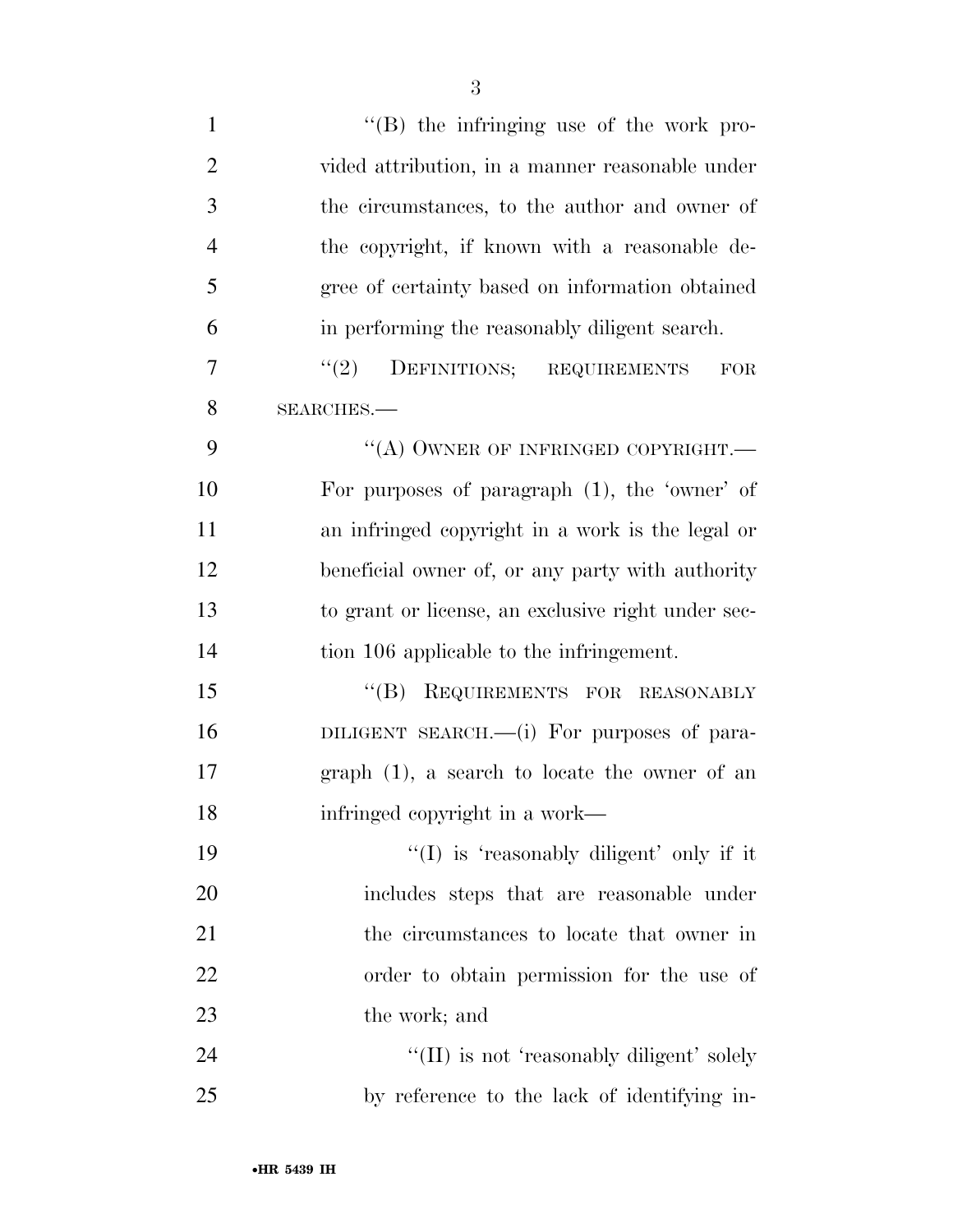| $\mathbf{1}$   | formation with respect to the copyright on                         |
|----------------|--------------------------------------------------------------------|
| $\overline{2}$ | the copy or phonorecord of the work.                               |
| 3              | "(ii) The steps referred to in clause $(i)(I)$                     |
| $\overline{4}$ | shall ordinarily include, at a minimum, review                     |
| 5              | of the information maintained by the Register                      |
| 6              | of Copyrights under subparagraph (C).                              |
| 7              | "(iii) A reasonably diligent search includes                       |
| 8              | the use of reasonably available expert assistance                  |
| 9              | and reasonably available technology, which may                     |
| 10             | include, if reasonable under the circumstances,                    |
| 11             | resources for which a charge or subscription fee                   |
| 12             | is imposed.                                                        |
| 13             | ``(C)<br><b>INFORMATION</b><br><b>TO</b><br>$\operatorname{GUIDE}$ |
| 14             | SEARCHES.—The Register of Copyrights shall                         |
| 15             | receive, maintain, and make available to the                       |
| 16             | public, including through the Internet, informa-                   |
| 17             | tion from authoritative sources, such as indus-                    |
| 18             | try guidelines, statements of best practices, and                  |
| 19             | other relevant documents, that is designed to                      |
| 20             | assist users in conducting and documenting a                       |
| 21             | reasonably diligent search under this<br>sub-                      |
| 22             | section. Such information may include—                             |
| 23             | "(i) the records of the Copyright Of-                              |
| 24             | fice that are relevant to identifying and lo-                      |
| 25             | cating copyright owners;                                           |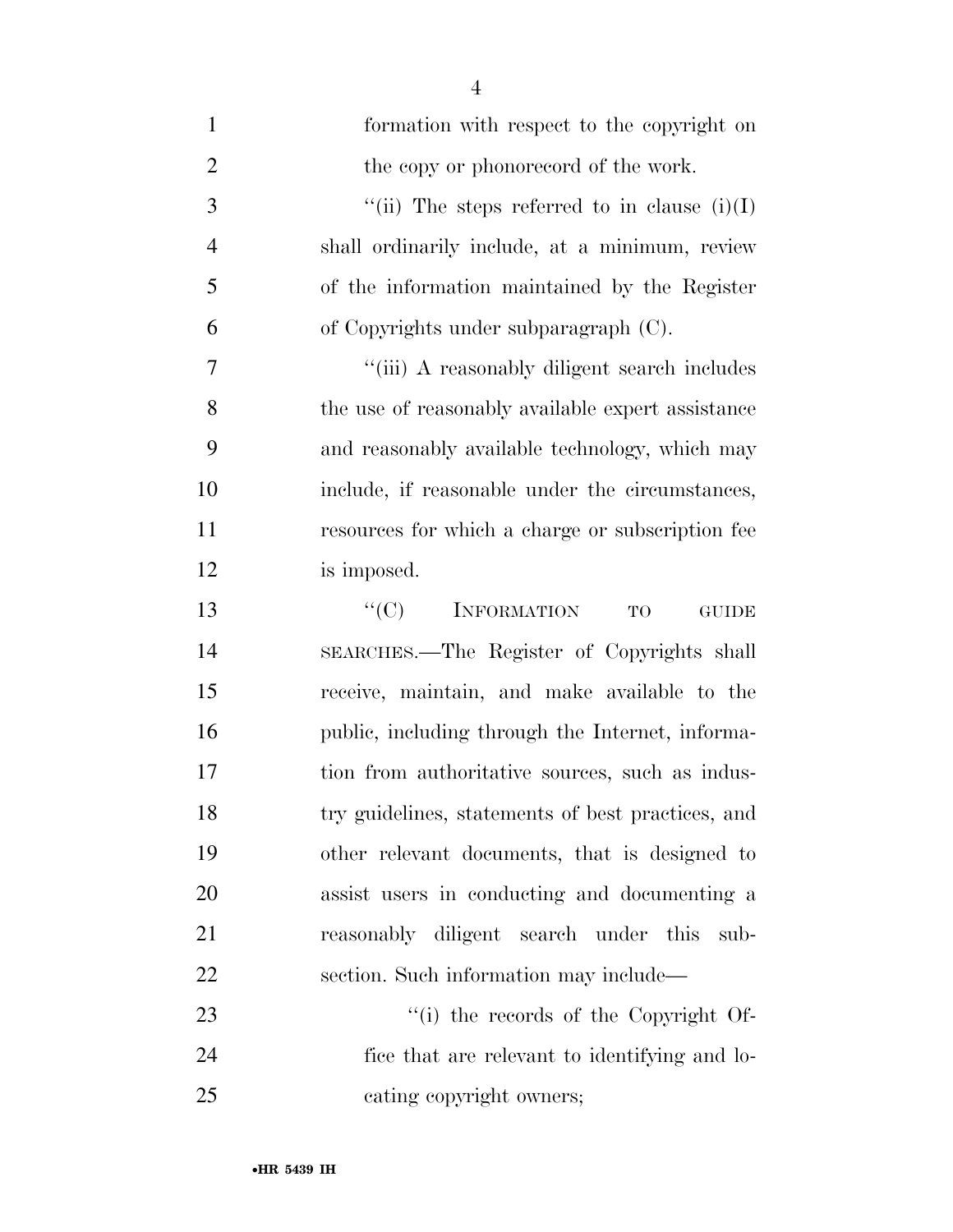$"$ (ii) other sources of copyright owner- ship information reasonably available to users; ''(iii) methods to identify copyright ownership information associated with a work;  $''(iv)$  sources of reasonably available technology tools and reasonably available expert assistance; and ''(v) best practices for documenting a 11 reasonably diligent search. ''(b) LIMITATIONS ON REMEDIES.—The limitations on remedies in a case to which subsection (a) applies are the following: 15 "(1) MONETARY RELIEF.— ''(A) GENERAL RULE.—Subject to sub- paragraph (B), an award for monetary relief (including actual damages, statutory damages, costs, and attorney's fees) may not be made, other than an order requiring the infringer to pay reasonable compensation for the use of the infringed work.

23 "(B) EXCEPTIONS.—(i) An order requiring the infringer to pay reasonable compensation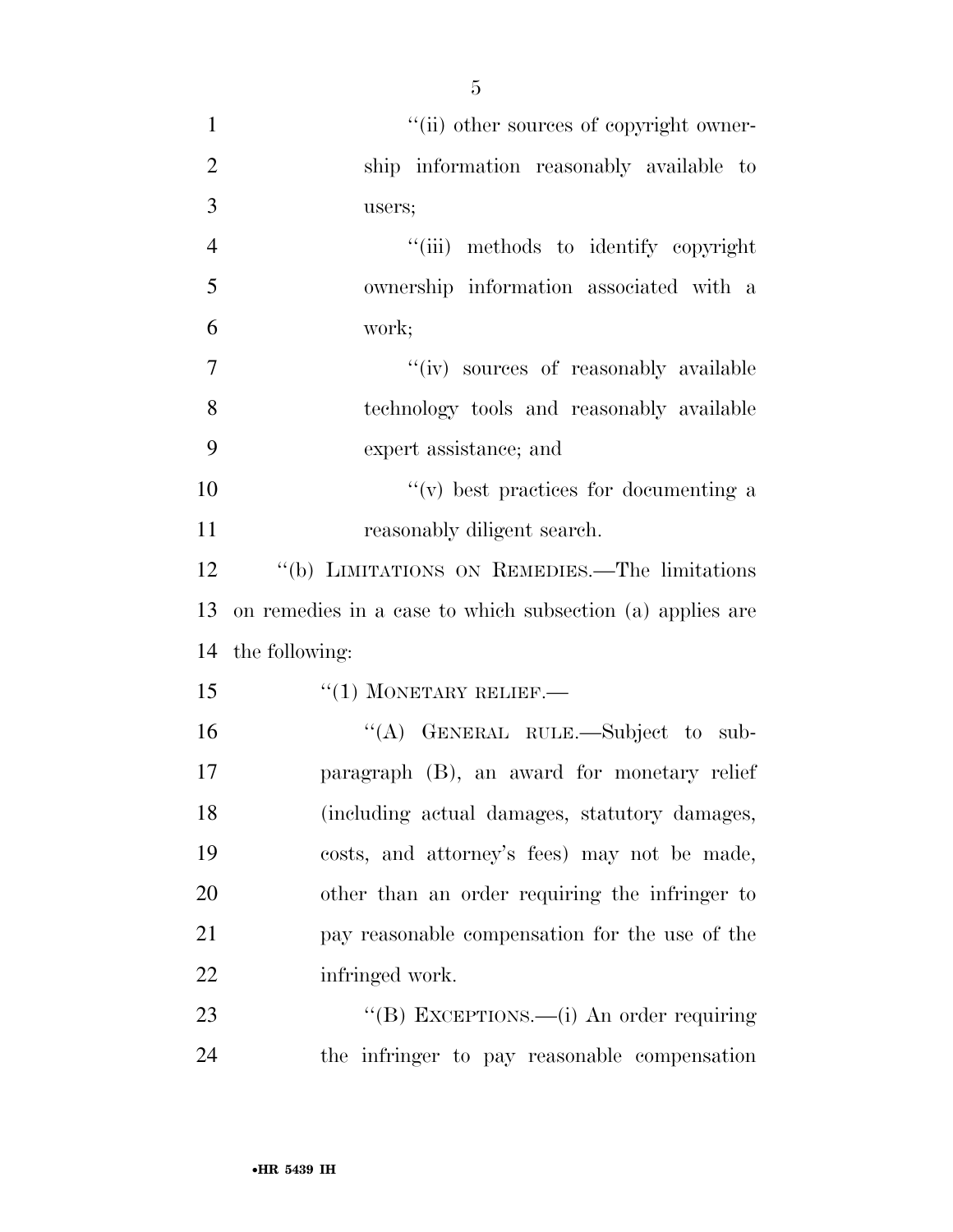| $\mathbf{1}$   | for the use of the infringed work may not be      |
|----------------|---------------------------------------------------|
| $\overline{2}$ | made under subparagraph (A) if—                   |
| 3              | $\lq\lq$ (I) the infringement is performed        |
| $\overline{4}$ | without any purpose of direct or indirect         |
| 5              | commercial advantage and primarily for a          |
| 6              | charitable, religious, scholarly, or edu-         |
| $\tau$         | cational purpose, and                             |
| 8              | $\lq$ (II) the infringer ceases the infringe-     |
| 9              | ment expeditiously after receiving notice of      |
| 10             | the claim for infringement,                       |
| 11             | unless the copyright owner proves, and the        |
| 12             | court finds, that the infringer has earned pro-   |
| 13             | ceeds directly attributable to the infringement.  |
| 14             | "(ii) If the infringer fails to negotiate in      |
| 15             | good faith with the owner of the infringed work   |
| 16             | regarding the amount of reasonable compensa-      |
| 17             | tion for the use of the infringed work, the court |
| 18             | may award full costs, including a reasonable at-  |
| 19             | torney's fee, against the infringer under section |
| 20             | $505$ , subject to section $412$ .                |
| 21             | $``(2)$ INJUNCTIVE RELIEF.—                       |
| 22             | GENERAL RULE.—Subject to sub-<br>(4)              |
| 23             | paragraph $(B)$ , the court may impose injunctive |
| 24             | relief to prevent or restrain the infringing use, |
| 25             | except that, if the infringer has met the re-     |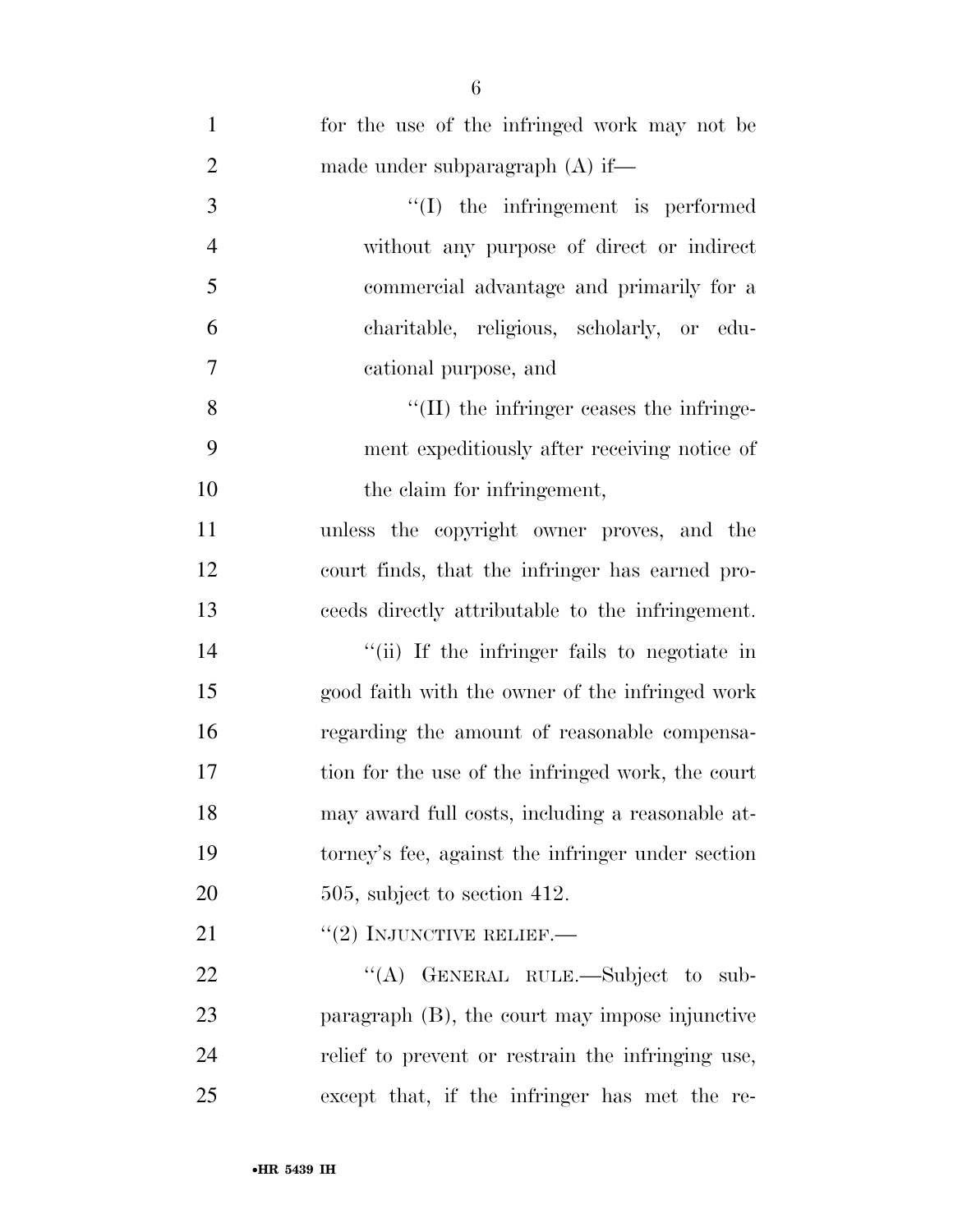| $\mathbf{1}$   | quirements of subsection (a), the relief shall, to   |
|----------------|------------------------------------------------------|
| $\overline{2}$ | the extent practicable, account for any harm         |
| 3              | that the relief would cause the infringer due to     |
| $\overline{4}$ | its reliance on having performed a reasonably        |
| 5              | diligent search under subsection (a).                |
| 6              | "(B) SPECIAL RULE FOR NEW WORKS.—In                  |
| 7              | a case in which the infringer recasts, trans-        |
| 8              | forms, adapts, or integrates the infringed work      |
| 9              | with the infringer's original expression in a new    |
| 10             | work of authorship, the court may not, in            |
| 11             | granting injunctive relief, restrain the infring-    |
| 12             | er's continued preparation or use of that new        |
| 13             | work, if the infringer—                              |
| 14             | "(i) pays reasonable compensation to                 |
| 15             | the owner of the infringed copyright for             |
| 16             | the use of the infringed work; and                   |
| 17             | "(ii) provides attribution to the owner              |
| 18             | of the infringed copyright in a manner that          |
| 19             | the court determines is reasonable under             |
| $20\,$         | the circumstances.                                   |
| 21             | "(C) TREATMENT OF PARTIES NOT SUB-                   |
| 22             | JECT TO SUIT.—The limitations on remedies            |
| 23             | under this paragraph shall not be available to       |
| 24             | an infringer that asserts in an action under sec-    |
| 25             | tion $501(b)$ that neither it nor its representative |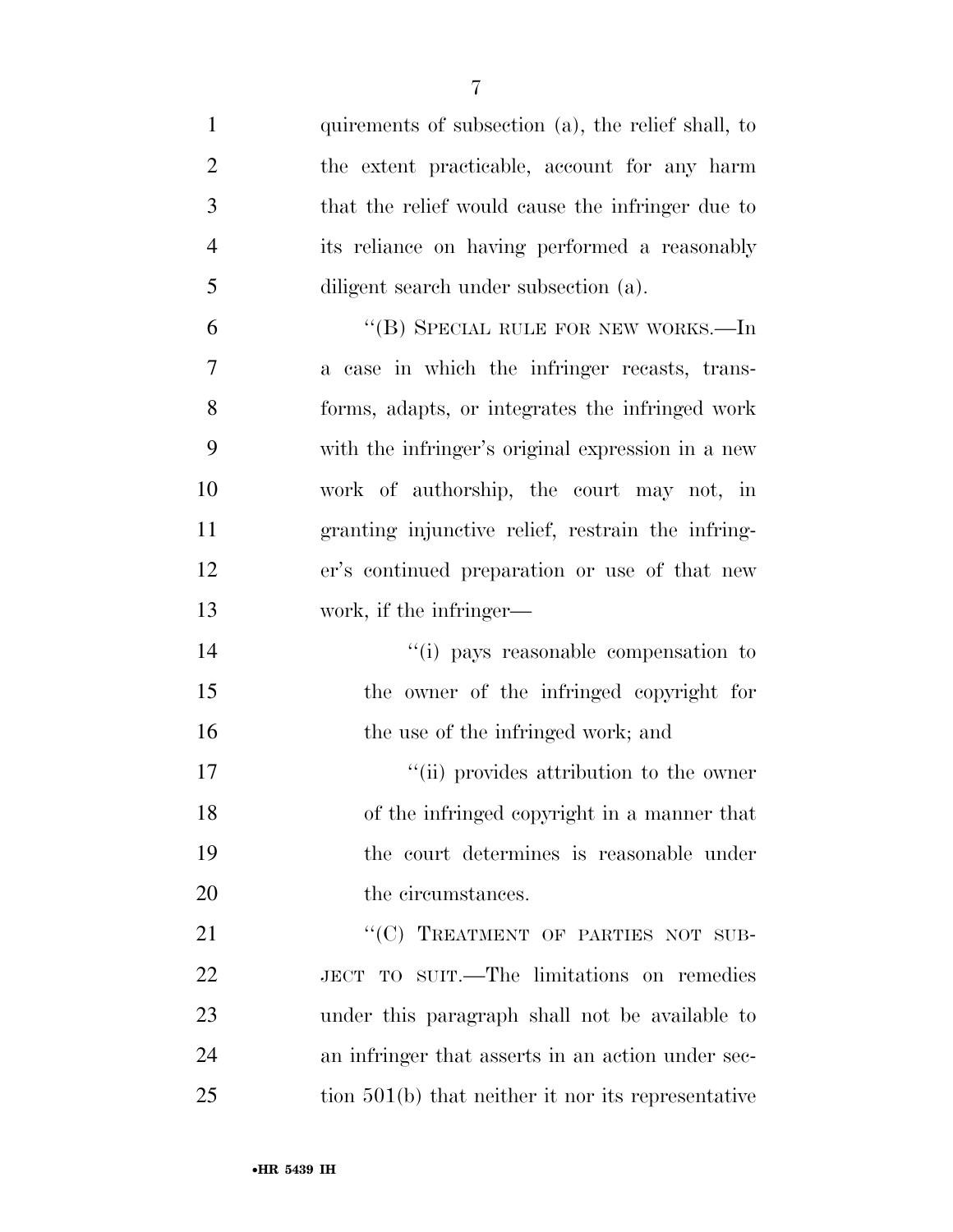| $\mathbf{1}$   | acting in an official capacity is subject to suit         |
|----------------|-----------------------------------------------------------|
| $\overline{2}$ | in Federal court for an award of damages to               |
| 3              | the copyright owner under section 504, unless             |
| $\overline{4}$ | the court finds that such infringer has—                  |
| 5              | "(i) complied with the requirements of                    |
| 6              | subsection (a) of this section;                           |
| 7              | "(ii) made a good faith offer of com-                     |
| 8              | pensation that was rejected by the copy-                  |
| 9              | right owner; and                                          |
| 10             | "(iii) affirmed in writing its willing-                   |
| 11             | ness to pay such compensation to the copy-                |
| 12             | right owner upon the determination by the                 |
| 13             | court that such compensation was reason-                  |
| 14             | able under paragraph $(3)$ of this sub-                   |
| 15             | section.                                                  |
| 16             | "(D) CONSTRUCTION.—Nothing in sub-                        |
| 17             | paragraph (C) shall be deemed to authorize or             |
| 18             | require, and no action taken pursuant to sub-             |
| 19             | paragraph $(C)$ shall be deemed to constitute, an         |
| 20             | award of damages by the court against the in-             |
| 21             | fringer.                                                  |
| 22             | ``(E)<br>RIGHTS<br>AND<br><b>PRIVILEGES</b><br><b>NOT</b> |
| 23             | WAIVED.—No action taken by an infringer pur-              |
| 24             | suant to subparagraph $(C)$ shall be deemed to            |
| 25             | waive any right or privilege that, as a matter of         |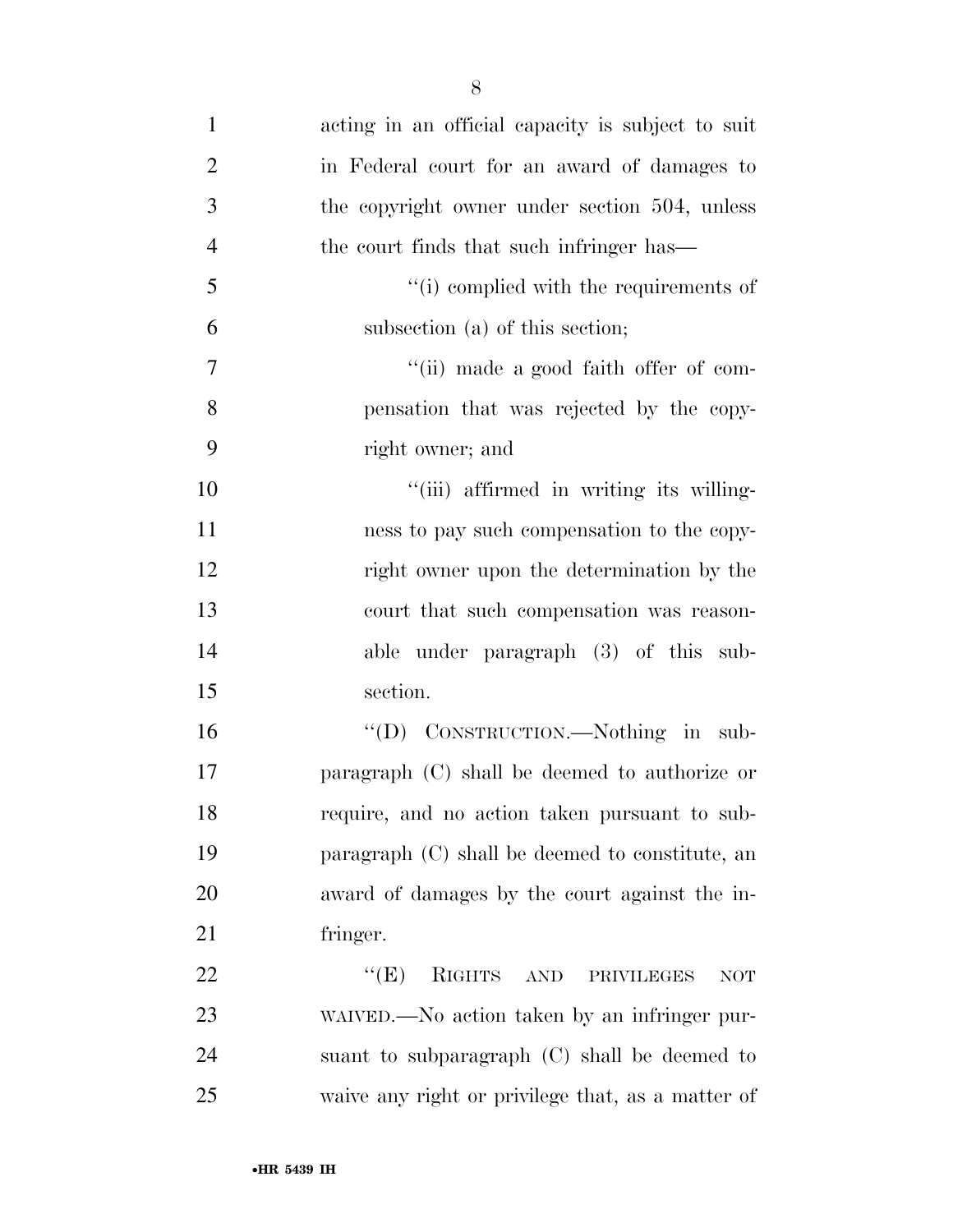law, protects such infringer from being subject to suit in Federal court for an award of dam- ages to the copyright owner under section 504. 4 "(3) REASONABLE COMPENSATION.—In estab- lishing reasonable compensation under paragraph (1) or (2), the owner of the infringed copyright has the burden of establishing the amount on which a reasonable willing buyer and a reasonable willing seller in the positions of the owner and the infringer would have agreed with respect to the infringing use of the work immediately before the infringement began.

 ''(c) PRESERVATION OF OTHER RIGHTS, LIMITA- TIONS, AND DEFENSE.—This section does not affect any right, limitation, or defense to copyright infringement, in- cluding fair use, under this title. If another provision of this title provides for a statutory license when the copy- right owner cannot be located, that provision applies in lieu of this section.

20 "(d) COPYRIGHT FOR DERIVATIVE WORKS.-Not- withstanding section 103(a), the infringing use of a work in accordance with this section shall not limit or affect the copyright protection for a work that uses the infringed work.''.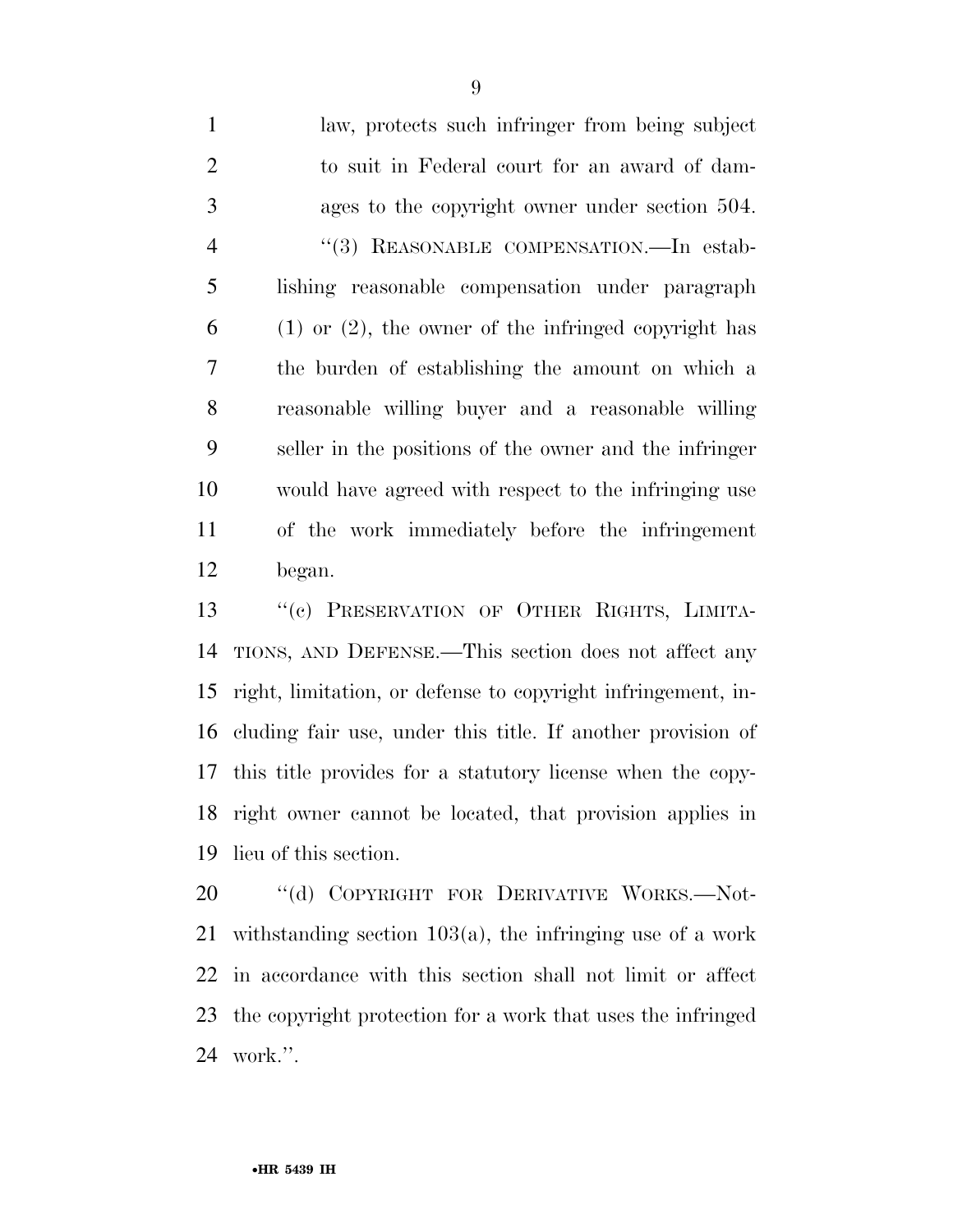(b) CONFORMING AMENDMENT.—The table of sec- tions for chapter 5 of title 17, United States Code, is amended by adding at the end the following new item: ''514. Limitation on remedies in cases involving orphan works''.

 (c) EFFECTIVE DATE.—The amendments made by this section shall apply only to infringing uses that com-mence on or after June 1, 2008.

#### **SEC. 3. REPORT TO CONGRESS ON AMENDMENTS.**

 The Register of Copyrights shall, not later than De- cember 12, 2014, report to the Committee on the Judici- ary of the House of Representatives and the Committee on the Judiciary of the Senate on the implementation and effects of the amendments made by section 2, including any recommendations for legislative changes that the Reg-ister considers appropriate.

## **SEC. 4. INQUIRY ON REMEDIES FOR SMALL COPYRIGHT CLAIMS.**

 (a) IN GENERAL.—The Register of Copyrights shall conduct an inquiry with respect to remedies for copyright infringement claims seeking limited amounts of monetary relief, including consideration of alternatives to disputes currently heard in the United States district courts. The inquiry shall cover infringement claims to which section 514 of title 17, United States Code (as added by section 2 of this Act), apply, and other infringement claims under title 17, United States Code.